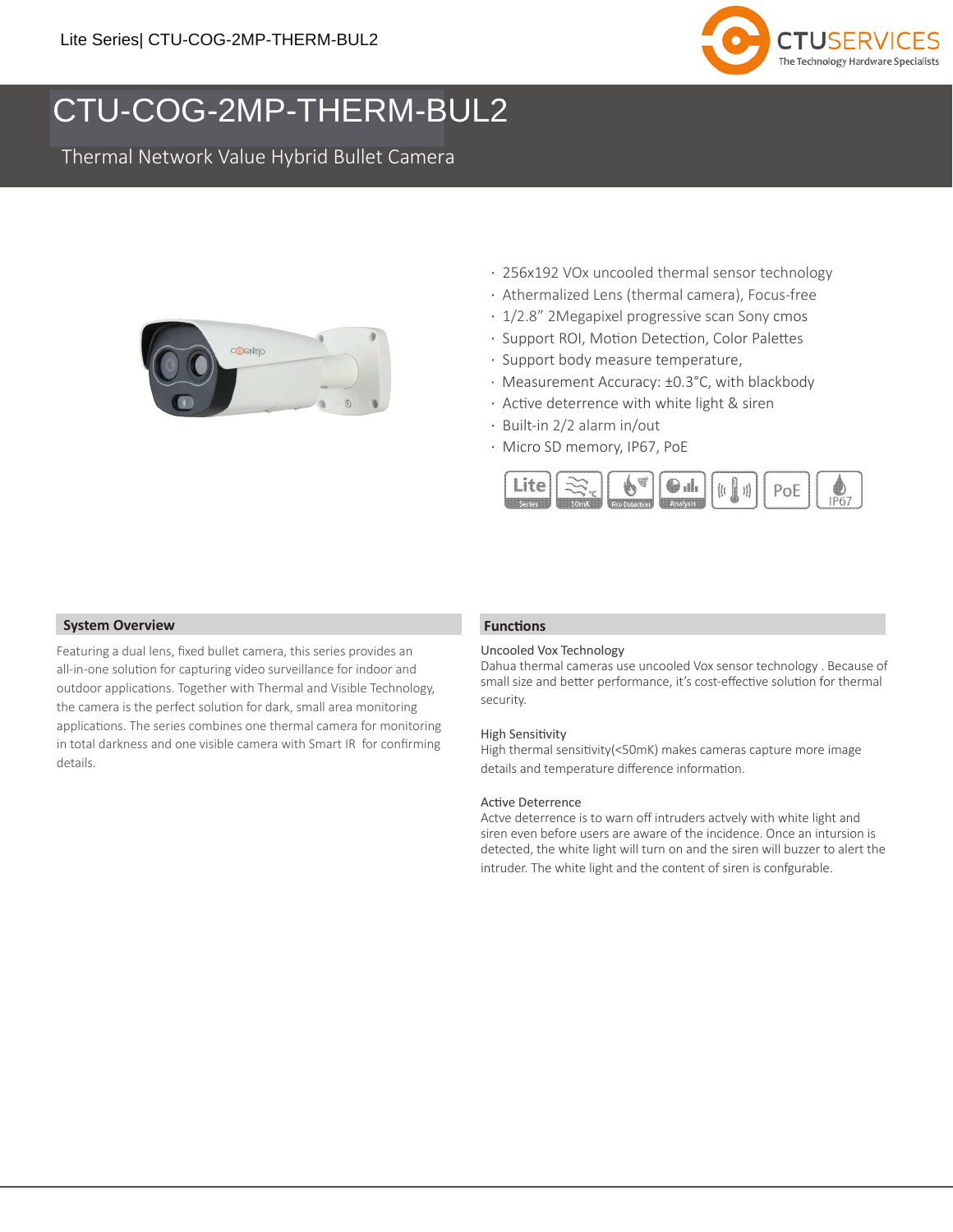## Lite Series| CTU-COG-2MP-THERM-BUL2

# 2 **CTUSERVICES** The Technology Hardware Specialists

### **Technical Specification**

| Thermal Camera                  |                                                                                            |                 |
|---------------------------------|--------------------------------------------------------------------------------------------|-----------------|
| Image Sensor                    | Uncooled VOx Microbolometer                                                                |                 |
| <b>Effective Pixels</b>         | 256(H)x192(V)                                                                              |                 |
| <b>Pixel Size</b>               | 12um                                                                                       |                 |
| Thermal Sensitivity (NETD)      | <50mK@f/1.1                                                                                |                 |
| <b>Spectral Range</b>           | $8^{\sim}14$ um                                                                            |                 |
| Image Setting                   | Brightness/Sharpness/ROI/AGC/FFC/3D DNR                                                    |                 |
| <b>Color Palettes</b>           | 18(Whitehot/Blackhot/Ironrow/Icefire/<br>Fusion/Rainbow/Globow/Iconbow1/<br>lconbow2 .etc) |                 |
| Thermal Lens                    |                                                                                            |                 |
| Lens Type                       | Fixed                                                                                      |                 |
| <b>Focus Control</b>            | Athermalized, Focus-free                                                                   |                 |
| Focal Length                    | 3.5mm                                                                                      | 7.1mm           |
| Angle of View                   | $H: 50.6^{\circ}$<br>$V: 37.8^{\circ}$                                                     | H: 24°<br>V:18° |
| Visible Camera                  |                                                                                            |                 |
| Image Sensor                    | 1/2.8" 2M CMOS                                                                             |                 |
| <b>Effective Pixels</b>         | 1920(H)x1080(V)                                                                            |                 |
| <b>Electronic Shutter Speed</b> | $1/1 \sim 1/30,000s$                                                                       |                 |
| Min. Illumination               | Color: 0.002Lux; B/W: 0.0002Lux; 0Lux (IR on)                                              |                 |
| <b>IR Distance</b>              | 35m                                                                                        |                 |
| IR On/Off Control               | Auto/Manual                                                                                |                 |
| <b>IR LEDS</b>                  | $\mathbf{1}$                                                                               |                 |
| Visible Lens                    |                                                                                            |                 |
| Focal Length                    | 4 <sub>mm</sub>                                                                            | 8 <sub>mm</sub> |
| Max Aperture                    | F2.0                                                                                       | F1.9            |
| Angle of View                   | H: 84° V: 45°                                                                              | H: 40° V: 22°   |

| Video                                   |                                                                                                                                                                                                                                                                                                                                                    |
|-----------------------------------------|----------------------------------------------------------------------------------------------------------------------------------------------------------------------------------------------------------------------------------------------------------------------------------------------------------------------------------------------------|
| Compression                             | H.265/H.264/MJPEG                                                                                                                                                                                                                                                                                                                                  |
| <b>Frame Rate</b>                       | Thermal<br>Main stream:<br>$(1280 \times 1024/1024 \times 768/640 \times 480/256 \times$<br>192@), 1280 × 960 by default;<br>Sub stream: (640 × 512/256 × 192@), 256 ×<br>192 by default<br>Visible<br>Main stream: (1920 × 1080/1280 × 720/704<br>× 576@), 1920 × 1080 by default;<br>Sub stream: (704 × 576/352 × 288@), 355 x<br>288 by default |
| <b>Bit Rate Control</b>                 | CBR/VBR                                                                                                                                                                                                                                                                                                                                            |
| <b>Bit Rate</b>                         | H.264: 640 ~ 8192Kbps                                                                                                                                                                                                                                                                                                                              |
| Day/Night                               | Auto(ICR)/Color/B/W                                                                                                                                                                                                                                                                                                                                |
| <b>BLC Mode</b>                         | BLC/HLC/WDR                                                                                                                                                                                                                                                                                                                                        |
| White Balance                           | Auto, Manual                                                                                                                                                                                                                                                                                                                                       |
| Noise Reduction                         | <b>Ultral DNR</b>                                                                                                                                                                                                                                                                                                                                  |
| <b>Motion Detetion</b>                  | Off/On (4 zone, Rectangle)                                                                                                                                                                                                                                                                                                                         |
| Region of Interest                      | Off/On (4 zone)                                                                                                                                                                                                                                                                                                                                    |
| Electronic Image Stabilization<br>(EIS) | <b>ΝΑ</b>                                                                                                                                                                                                                                                                                                                                          |
| Defog                                   | Off/On                                                                                                                                                                                                                                                                                                                                             |
| Flip                                    | $180^\circ$                                                                                                                                                                                                                                                                                                                                        |
| Mirror                                  | Off/On                                                                                                                                                                                                                                                                                                                                             |
| <b>Privacy Masking</b>                  | Off/On (4 area, Rectangle)                                                                                                                                                                                                                                                                                                                         |
| Audio                                   |                                                                                                                                                                                                                                                                                                                                                    |
| Compression                             | G.711a/G.711Mu/AAC                                                                                                                                                                                                                                                                                                                                 |
| Network                                 |                                                                                                                                                                                                                                                                                                                                                    |
| Ethernet                                | RJ-45 (10/100Base-T)                                                                                                                                                                                                                                                                                                                               |
| Protocol                                | IPv4/IPv6, HTTP, HTTPS, SSL, TCP/IP, UDP, UPnP,<br>ICMP, IGMP, SNMP, RTSP, RTP, SMTP, NTP, DHCP,<br>DNS, PPPOE, DDNS, FTP, IP Filter, QoS, Bonjour,<br>802.1x                                                                                                                                                                                      |
| Interoperability                        | ONVIF Profile S & G, API                                                                                                                                                                                                                                                                                                                           |
| <b>Streaming Method</b>                 | Unicast/Multicast                                                                                                                                                                                                                                                                                                                                  |

Max. User Access 10 Users/20 Users

#### Temperature Measurement

| <b>Measurement Range</b>    | $30^{\circ}$ C ~+45°C                                                     |
|-----------------------------|---------------------------------------------------------------------------|
| <b>Measurement Accuracy</b> | Max $\pm$ 0.3 $^{\circ}$ C, with blackbody<br>Max ±1°C, without blackbody |
| Measurement Mode            | Spot/Line/Area                                                            |
| Measurement Rule            | Spot: $12$<br>line: 12<br>Area: 12<br>Support 12 rules simultaneously     |